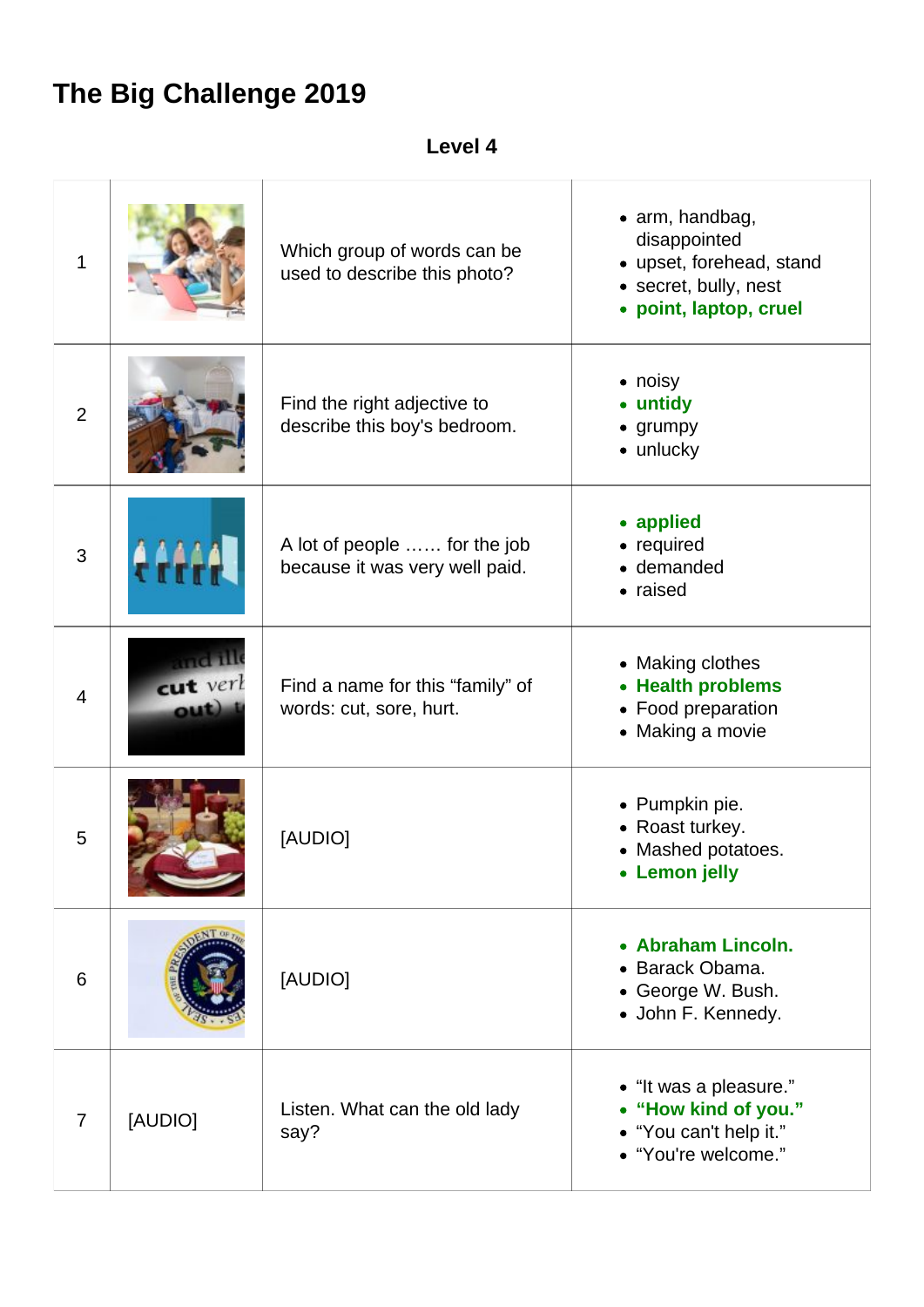| 8  | [AUDIO]                                                                                                                                                                                                                                                                                                                                                                                     | Listen. You don't want to guess<br>any more. What can you say to<br>your sister? | • "I give up."<br>• "I can't get away."<br>• "I don't mind."<br>• "It's not my business."                                                                                               |
|----|---------------------------------------------------------------------------------------------------------------------------------------------------------------------------------------------------------------------------------------------------------------------------------------------------------------------------------------------------------------------------------------------|----------------------------------------------------------------------------------|-----------------------------------------------------------------------------------------------------------------------------------------------------------------------------------------|
| 9  |                                                                                                                                                                                                                                                                                                                                                                                             | The man in the photo is                                                          | • trying to steal<br>something<br>• putting something in his<br>back pocket<br>• hiding an object in his<br>trousers<br>• repairing a hole in his<br>jacket                             |
| 10 |                                                                                                                                                                                                                                                                                                                                                                                             | He is thinking, "I hope ".                                                       | • they will miss me<br>• I won't be noticed<br>• they can put this away<br>• I can afford this                                                                                          |
| 11 |                                                                                                                                                                                                                                                                                                                                                                                             | If someone leaves a store<br>without paying, that person is a<br>"shop".         | • raiser<br>• picker<br>• lifter<br>• stealer                                                                                                                                           |
| 12 | <b>IS MYSTERY CLUB</b><br>eal rock shat follow, his clocking this two<br>Only but belowing the chargest symbology of the components of the components of the components of the first components of the components of the components of the components of the components of the components of the compon                                                                                     | Why is Edina J in the news?                                                      | • She has lost her<br>popularity.<br>• She has just become very<br>popular.<br>• There is a mystery<br>about what she's doing<br>at the moment.<br>• No one knows who she<br>really is. |
| 13 | stand cock shar follows his condition this two<br>Dris auf Monite shrubapamani Monsendra<br>programmiy sanakat da Basi sanom al ha<br>ramgatawaa (Alausia), Shortlen, Businesi<br>for - and were for usual shifty insert. They have<br>reach a book and desire were to be distanted<br>like, the excreminances and a but include care<br>after any package to fallow if liked absolute yapi | What do we know about Edina<br>J?                                                | • She isn't often in the<br>news.<br>• She gave several<br>concerts in Canada.<br>• Her Canadian tour was<br>cancelled.<br>• Not many people go to<br>her concerts.                     |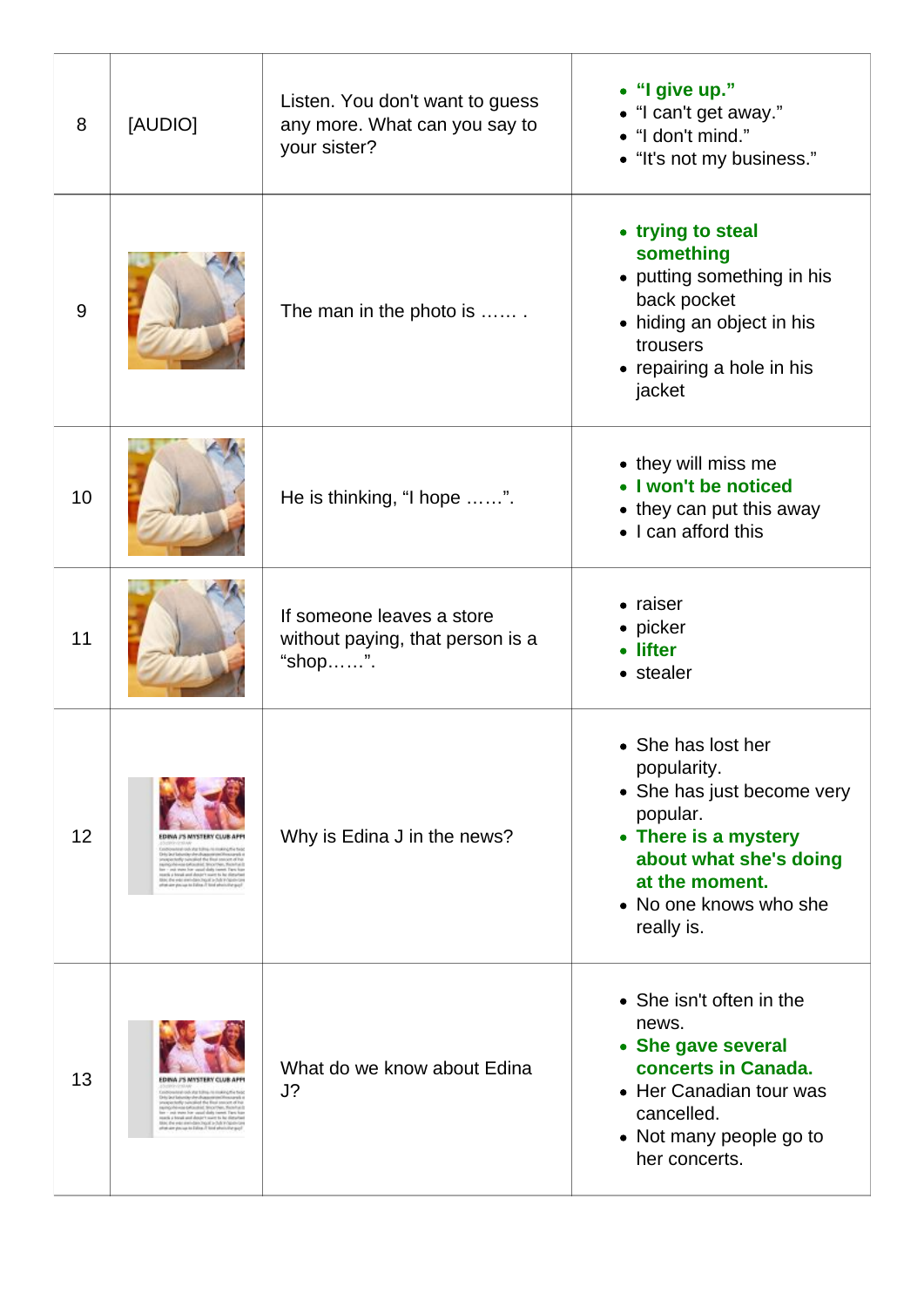| 14 |                                                                  | We also know that Edina J                    | • doesn't use social media<br>• said she was too tired<br>to complete her tour<br>• never disappoints her<br>fans<br>• has got a new Spanish<br>boyfriend                                                                                                                  |
|----|------------------------------------------------------------------|----------------------------------------------|----------------------------------------------------------------------------------------------------------------------------------------------------------------------------------------------------------------------------------------------------------------------------|
| 15 | <b>MYSTERY CLUB AF</b><br>BBC IPM mitchlerindanchiqual technik's | Edina J's fans                               | • think she has been<br>resting since the<br>weekend<br>• were almost sure she was<br>going to cancel a concert<br>• aren't used to getting<br>news about her<br>• have just had some news<br>about her on Twitter                                                         |
| 16 | [AUDIO]                                                          | Listen. What else could the girl<br>say now? | • "Look it up!"<br>• "Leave it behind!"<br>• "Keep going!"<br>• "Move back!"                                                                                                                                                                                               |
| 17 | [AUDIO]                                                          | Listen. What's the man's<br>problem?         | • He has no money at all.<br>• He hasn't got anywhere to<br>live.<br>He needs an electrician.<br>• His car has broken down<br>on the motorway.                                                                                                                             |
| 18 | [AUDIO]                                                          | Listen. What's the situation?                | • The woman is telling John<br>that his watch doesn't<br>work.<br>• The woman is telling John<br>that the doctor can see<br>him now.<br>• John has been doing a<br>test and he must stop<br>writing now.<br>• John has just swum 100<br>metres faster than ever<br>before. |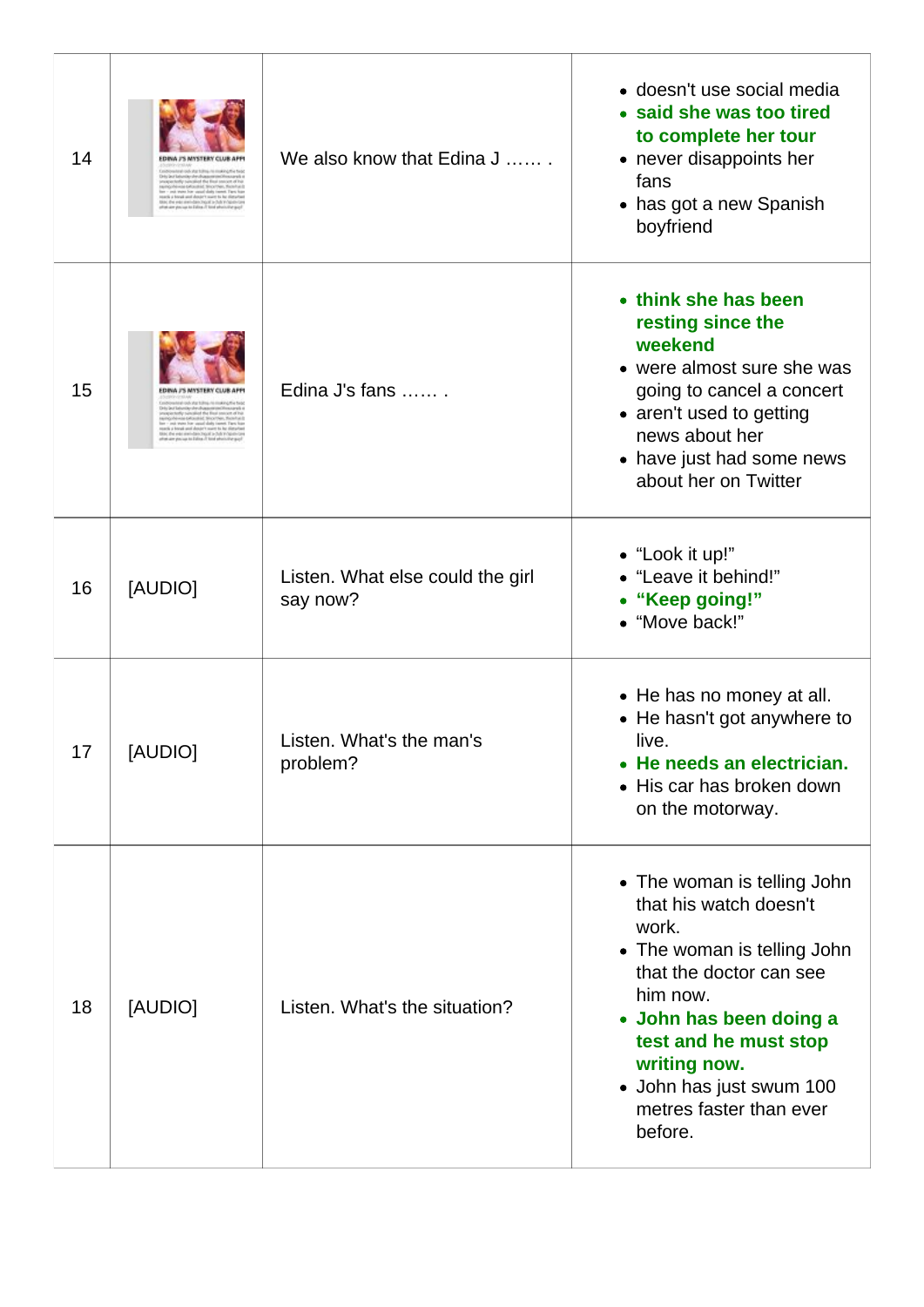| 19 | [AUDIO] | Listen and find the true<br>sentence.                                                            | • Sam has forgotten his<br>door key.<br>• Sam's mother is with Mrs<br>Wilson.<br>• Sam has just fallen off his<br>bicycle and is hurt.<br>• Sam is going home to<br>wait for his mother. |
|----|---------|--------------------------------------------------------------------------------------------------|------------------------------------------------------------------------------------------------------------------------------------------------------------------------------------------|
| 20 |         | The woman is saying, "Come on,<br>time to get to work! What<br>for?"                             | • are you waiting<br>• have you got<br>· do you look<br>• don't you hurry                                                                                                                |
| 21 |         | Thank you for your present. It's<br>the most beautiful bracelet I<br>seen.                       | • was already<br>• have never<br>• have ever<br>• haven't yet                                                                                                                            |
| 22 |         | If Annabelle  more time<br>studying, she'd get better marks<br>in class.                         | • would take<br>$\bullet$ give<br>• spent<br>• have had                                                                                                                                  |
| 23 |         | The monkey has been found. No<br>one knows how  its cage at<br>the zoo.                          | • it escaped from<br>• it has opened<br>· did it get out of<br>• has it unlocked                                                                                                         |
| 24 |         | In the famous children's story,<br>Alice followed a rabbit into its<br>hole and immediately felt | • herself falling<br>• that she fell<br>• herself to fall<br>• to fall down                                                                                                              |
| 25 |         | "My feet are killing me," said<br>Maggie. "It's because I<br>wearing high heels."                | • have never used<br>• don't use for<br>• am not used to<br>• can't get used by                                                                                                          |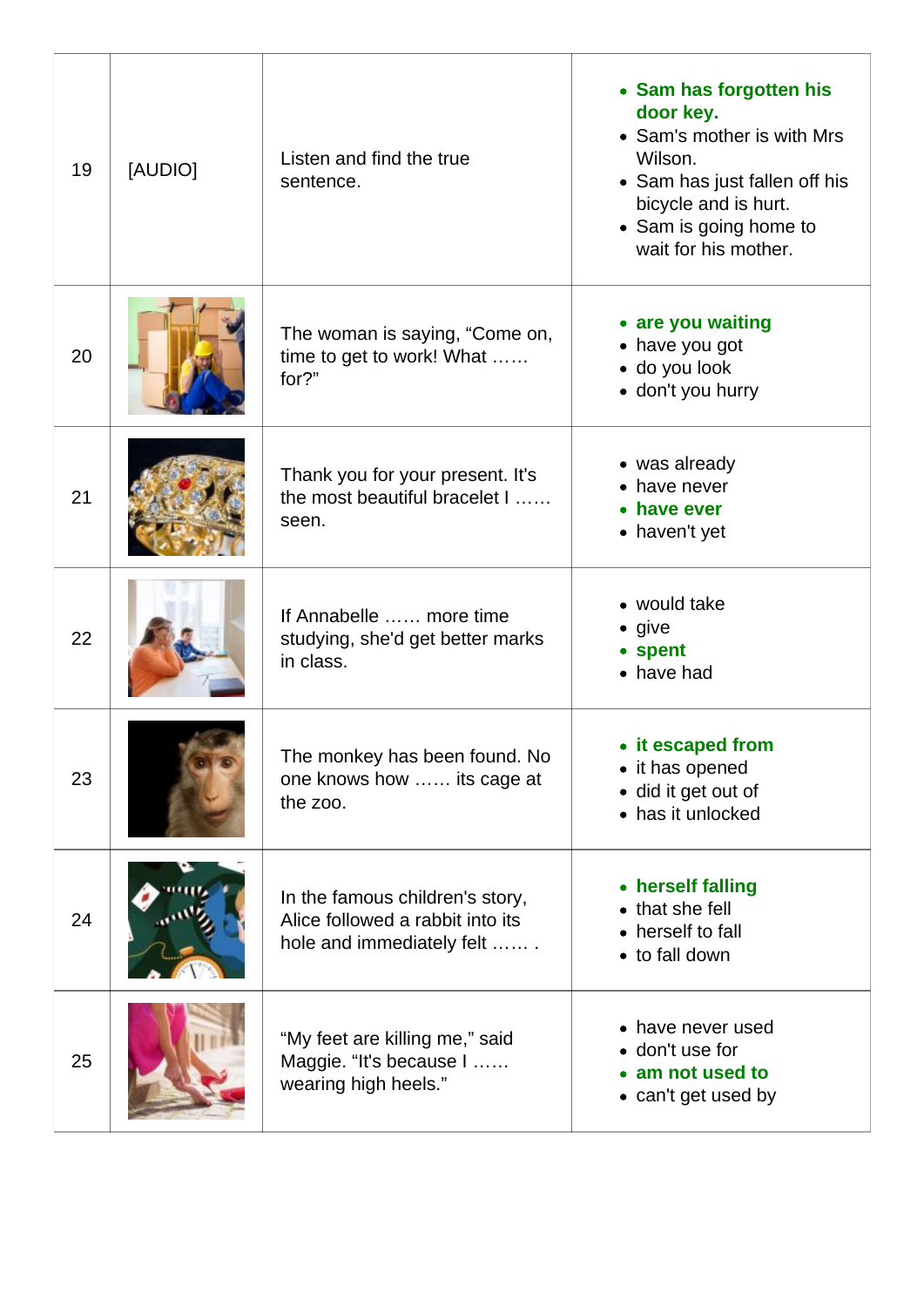| 26 | [AUDIO]                    | Listen. Find the word with the<br>same "ch" sound as the word<br>you hear.                            | $\bullet$ ache<br>• champion<br>$\bullet$ machine<br>• champagne                                                    |
|----|----------------------------|-------------------------------------------------------------------------------------------------------|---------------------------------------------------------------------------------------------------------------------|
| 27 | [AUDIO]                    | Listen. These words all contain<br>the same vowel sound. Find<br>another word with the same<br>sound. | • says<br>$\bullet$ cheat<br>• grey<br>$\bullet$ wet                                                                |
| 28 | [AUDIO]                    | Listen. Which group of words<br>can you hear?                                                         | • point in getting<br>• getting angrier but<br>• get him angry<br>• its behaviour                                   |
| 29 |                            | [AUDIO]                                                                                               | • The Labour party.<br>• The Republican party.<br>• The Conservative party.<br>• The Democratic party.              |
| 30 |                            | [AUDIO]                                                                                               | • Wellington.<br>• Washington.<br>• Nelson.<br>· Vancouver.                                                         |
| 31 |                            | This couple got a  from the<br>bank in order to buy their new<br>house.                               | $\bullet$ rent<br>$\bullet$ share<br>• Ioan<br>$\bullet$ bill                                                       |
| 32 |                            | Let me know what time your<br>train arrives and I'll  you up<br>at the station.                       | $\bullet$ pick<br>$\bullet$ get<br>· drive<br>$\bullet$ take                                                        |
| 33 | <b>NOT CROSS CRIME SCE</b> | Find the list of words that are all<br>associated with crime.                                         | • hold-up, burglar,<br>pickpocket<br>• bucket, murder, theft<br>• robber, iron, drawer<br>• prison, mirror, witness |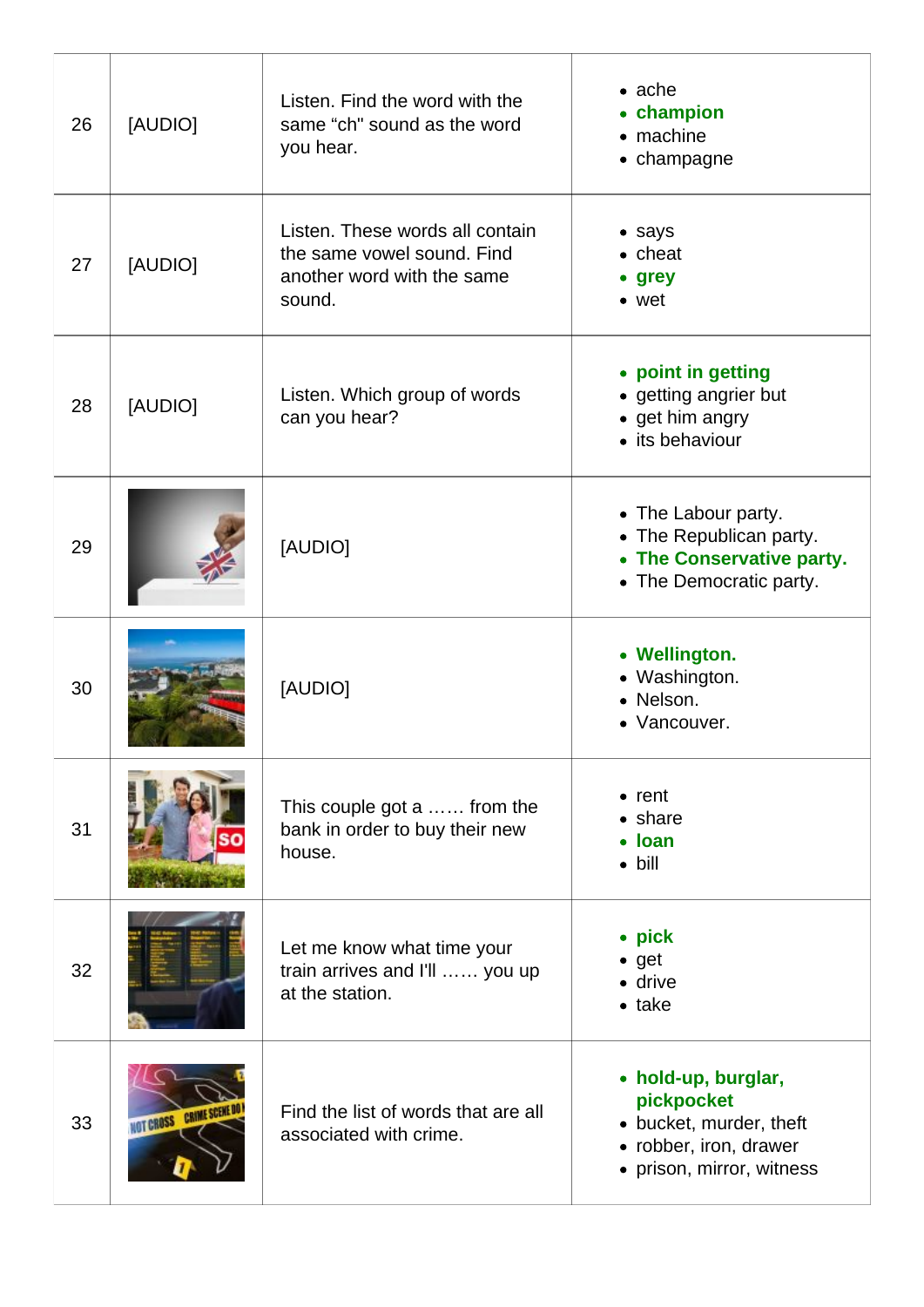| 34 |         | A man who was walking his dog<br>found a wallet and immediately<br>to the police.               | • took it out<br>• gave it away<br>• handed it over<br>• passed it round                                                    |
|----|---------|-------------------------------------------------------------------------------------------------|-----------------------------------------------------------------------------------------------------------------------------|
| 35 |         | [AUDIO]                                                                                         | • "Give her a ring."<br>• "Bad luck."<br>• "I'd rather not."<br>• "Better not."                                             |
| 36 | [AUDIO] | Listen. What can Alice say?                                                                     | • "I'm looking forward to<br>it."<br>· "It's going to be a<br>nightmare."<br>• "Best wishes."<br>• "I honestly don't care." |
| 37 |         | [AUDIO]                                                                                         | • "It's child's play."<br>• "It's a piece of cake."<br>• "It's bread and butter."<br>• "It's as easy as ABC."               |
| 38 |         | You shouldn't leave any  on<br>a beach or in a public park. Take<br>it away or put it in a bin. | $\bullet$ proof<br>$\bullet$ track<br><b>litter</b><br>$\bullet$ clue                                                       |
| 39 | [AUDIO] | Listen. What does the woman<br>want to do?                                                      | • Lose weight.<br>• Reserve a hotel room.<br>• Sell an old book.<br>• Become physically fit.                                |
| 40 | [AUDIO] | Listen. What did the girl do?                                                                   | • She brought a kitten<br>home.<br>• She ordered a new<br>phone.<br>• She got a tattoo.<br>• She dyed her hair purple.      |